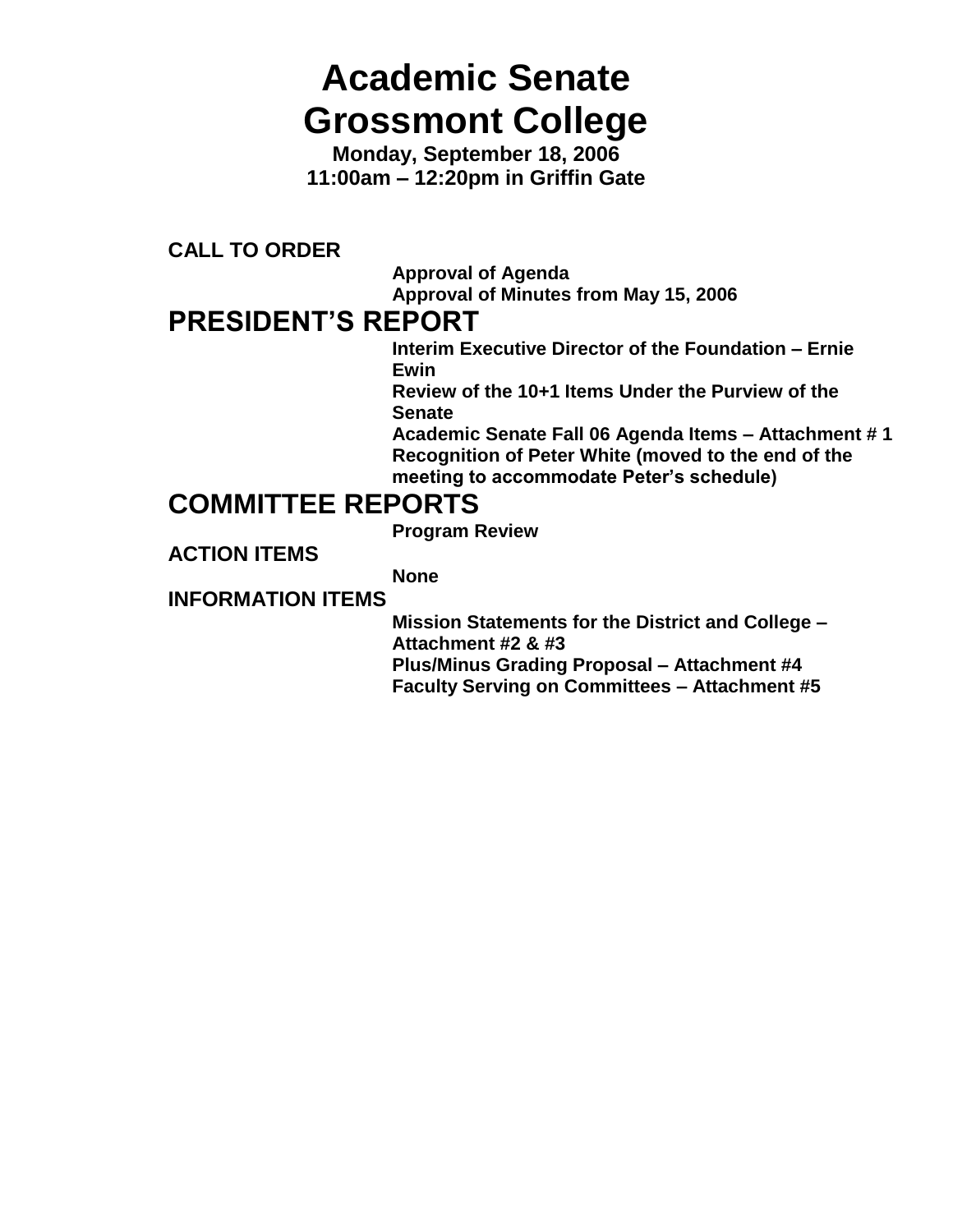# **Academic Senate Grossmont College Minutes of the Meeting – May 15, 2006**

**PRESENT:** Beth Smith (President); Bonnie Schmiege (Vice President); Victoria Howitt (Senate Officer at Large); Craig Milgrim (Senate Officer at Large); P.J.Ortmeier, (Administration of Justice); Jennifer Carmean (ASL);, Paul Turounet (Art); Dave Wertlieb, Virginia Dudley, Michael Golden (Biological Sciences); Linda Snider, Mark Pressnall (Business Office Technology); Rick Kirby, Don Ridgway (Cardiovascular Technology); Tom Olmstead (Chemistry); Sheridan Dewolf, Mary Courtney (Child Development); Joel Castellaw, Sheri Guseman (Communication); Janet Gelb, Diane Mayne-Stafford (Computer Science); Mary Rider, Debbie Lim, Renee Tuller (Counseling); Evan Enowitz (Culinary Arts); Scott Barr (Disabled Student Services); (Dance); Chris Hill (Earth Sciences); Gary Phillips, Linda Mitchell, Stephanie Mood, Qais Sako (English); Virginia Berger, Nancy Herzfeld- Pipkin (ESL); Sylvia Montejano (EOPS); Jim Symington, Laura Burger (Exercise Science and Wellness); (Foreign Language); Sue Gonda, Devon Hansen (History); (International Business); Michelle Blackman, Pat Morrison (Library); Peg Hovde, Nemie Capacia, Jeff Waller (Math); Evan Wirig (Media Communications); (Music); (Nursing); Valerie Plummer (Occupational Therapy); David Milroy (PartTime Representatives); Zoe Close, Bill Hoaglin (Philosophy, Humanities & Religious Studies); (Physics, Astronomy, & Physical Sciences); Todd Meyers (Political Economy); Lorenda Seibold-Phalan (Respiratory Therapy); (Theatre Arts).

**ABSENT:** Lance Parr, Tina Young (Administration of Justice); (ASL); Jim Wilsterman, Suda House (Art); Teresa Jacob, Israel Cardona, Gregg Robinson (Behavioral Sciences); (Biological Sciences); Brian Keliher, Nate Scharff (Business Administration); (Cardiovascular Technology); (Chemistry); (Child Development); (Communication); Clifton Quinn (Computer Science); Tom Gamboa (Cross Cultural Studies); (Counseling); James Foran for Joe Orate (Culinary Arts); Kathy Meyer (Dance); Jane Nolan (Disabled Student Services); Mark Goodman, Tim Cliffe (Earth Sciences); Julie Cardenas, (English); Chuck Passentino, (ESL); (EOPS); Karen Caires, Joyce Sake (Exercise Science and Wellness); Ruth F. Konopka, Carmen Hernandez (Foreign Language); Marty Ennis (History); Priscilla Rogers (International Business); (LRC); Susan Working (Math); William Snead (Media Communications); Steve Baker, Fred Benedetti, Derek Cannon (Music); Nancy Tendal (Nursing); Raul Sandelin (PartTime Representatives); (Philosophy, Humanities & Religious Studies); Ross Cohen, Dennis Collins (Physics, Astronomy, & Physical Sciences);(Political Economy); (Respiratory Therapy); Beth Mallette, Craig Everett (Theatre Arts).

**GUESTS**: Dean Colli, Interim President – Grossmont

Della Elliott, Staff – Public Information

Marsha Raybourn, Supervisor – Instructional Operations

**RECORDER**: Tasa Campos

### **I. CALL TO ORDER**

### **A. Approval of Agenda**

A motion was made to approve the agenda.

M/S/U Montejano/Hill

### **Approval of Minutes from March 20, 2006**

A motion was made to approve the minutes from the May 1, 2006 meeting. M/S/U Milroy/Barr

### **II. PRESIDENT'S REPORT**

### **Close Nominations for Part Time Representatives**

Beth shared today is the last day for Part Time Representative nominations to be submitted. The Senate has received two names, Raul Sandelin and Michelle Tucker. Beth asked if there were any additional nominations. There were none. The nominations were officially closed with two nominees. Ballots will be distributed into the part time faculty mailboxes by tomorrow, Tuesday, May 16 in the afternoon. Part time faculty members are only able to participate in this election. Election will close on Friday, May 26 at 5:00 pm.

### **Other**

a. Beth shared an article from the San Diego Union by the author Jean Twenge who will be the key speaker at the Fall 2006 Professional Development Week.

b. Interim President, Dean Colli distributed a hand out and gave a brief presentation on how instructors can help enrollment grow for the summer.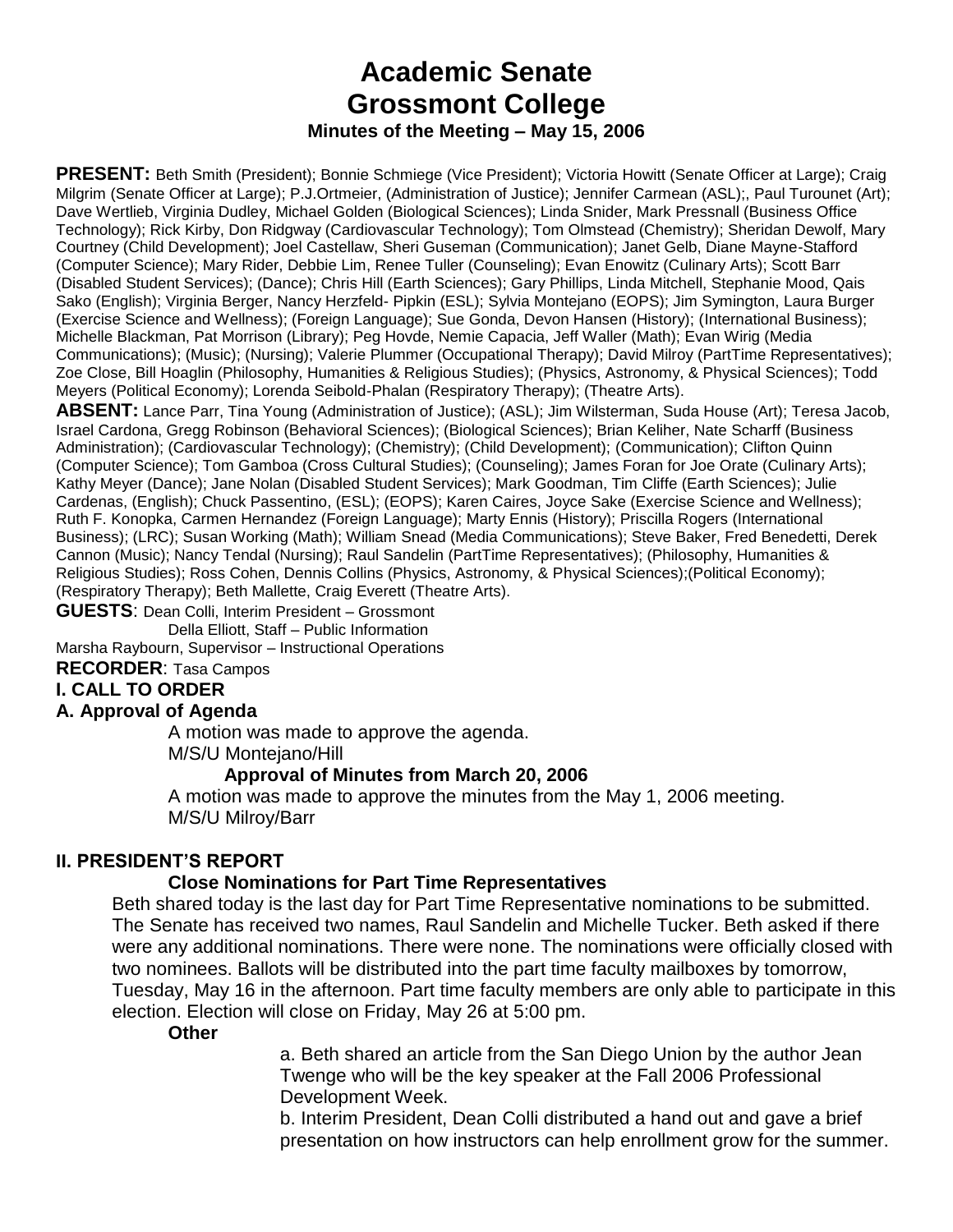c. Beth requested everyone read the hand out of a recap, written by Beth, of the most recent meeting between SOC and the Chancellor. Also included in the hand out was a response to Beth's recap from Interim President, Dean Colli. The group discussed the information. On overhead version of a Timeline of Faculty Requests for Technical Assistance was reviewed. The group discussed the requests, timeline, and technical assistance levels.

A motion was made that the Senate Officers and the Senate not meet with the Chancellor again until a movement is made towards requesting technical assistance.

M/S/F Dudley/Golden

The motion failed.

A motion was made to amend the first motion to state the Senate Officers and the Senate will not meet again with the Chancellor until he signs and requests technical assistance.

M/S/F Schmiege/Tuller

The motion failed.

The group continued to discuss the Chancellor and Technical Assistance. It was suggested the Senate request the Chancellor meet with the Senate during Fall Professional Development Week.

A motion was made to request the Chancellor meet with the Senate and any other faculty members interested in attending during Fall Professional Development Week.

M/S/P Wertlieb/Golden

A hand count was taken, ayes 20, nays 16. The motion passed. Beth and the senate officers will try to arrange a meeting. The group discussed having a set agenda.

# **lI. ACTION ITEMS**

### **Distance Ed Plan – Attachment #1**

Diane Mayne-Stafford gave an overhead presentation of the Distance Ed Plan including the revisions made since the last Academic Senate meeting on May 1. The group discussed the plan. There was concern expressed regarding the online degrees. There were some word changes made to the sections regarding online degrees. Diane noted the changes. The group discussed how the plan would be an ongoing and changing document as time progressed. A motion was made to approve the Distance Ed Plan with the changes made to the sections containing online degrees.

M/S/P Wertlieb/Schmiege

A hand count was taken, the motion passed.

The group thanked Diane for her time and work.

# **Academic Rank – Attachment #2**

A motion was made to approve the Academic Rank list and the Faculty Serving on Committees list in Item C.

M/S/U Wertlieb/Wirig

### **Faculty Serving on Committees**

This item was approved in Item B.

### **IV. INFORMATION ITEMS**

None

### **V. COMMITTEE REPORTS**

## **Program Review**

Due to the lack of time Scott Barr stated he would give his presentation on Program Review in the Fall.

### **Curriculum**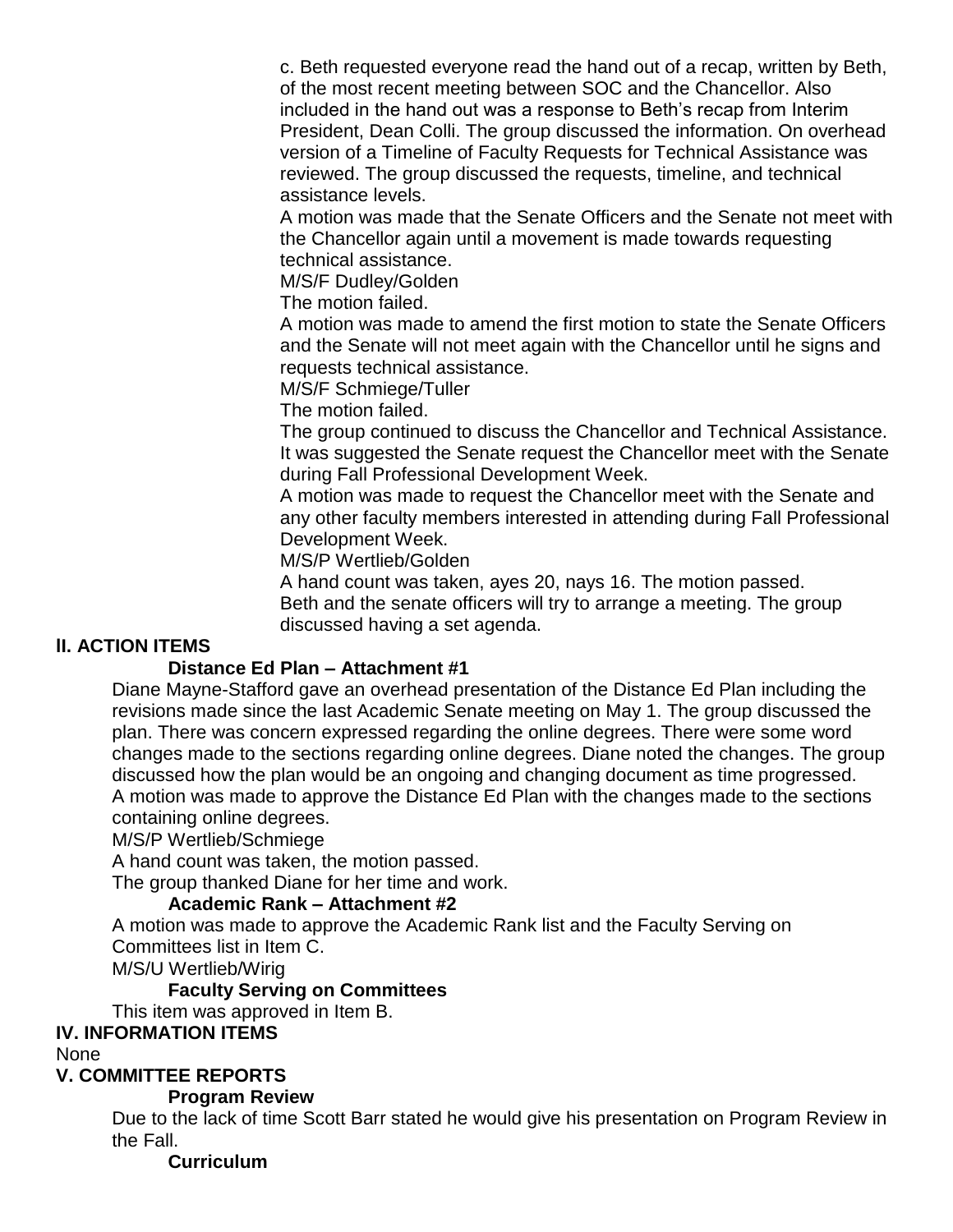Chris Hill gave an overhead review on the Curriculum Committee. She reviewed Fall 2005 and Spring 2006 semester summaries of work. Other issues for the committee are diversity, SLOs, Distance Ed, and 299 discussions.

Sue Gonda gave a review of the Diversity Subcommittee and how diversity is related to curriculum and accreditation.

There currently is no General Ed Committee on campus so the Curriculum Committee has taken over those duties in the past. In the fall semester, the Academic Senate will review the possibility of re-establishing the General Ed Committee.

Chris thanked Virginia Berger, who is leaving the Curriculum Committee, for all her hard work. **VI. OTHER**

Recognition awards were presented to Edda Temoche-Wedele and Dave Wertlieb by the Academic Senate.

Meeting adjourned at 12:20 p.m.

# **\*The next meeting will be on September 18 in Griffin Gate.**

BS:tmc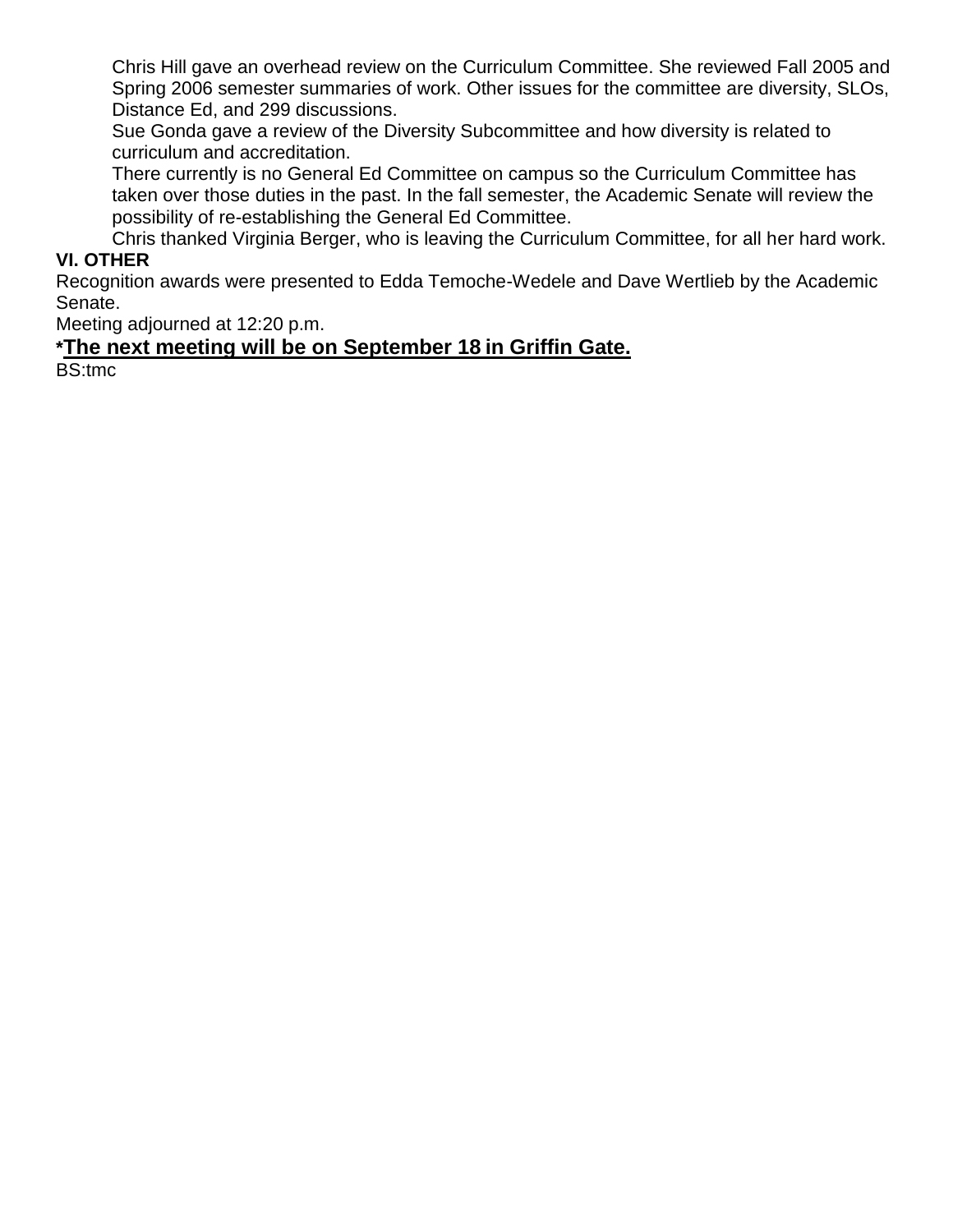# President Report - September 18, 2006 Attachment #1

# **Academic Senate Fall 06 Agenda Items**

Report from Program Review Approval of District and College Mission Statements Consider Allowing Faculty to Use Plus/Minus Grading Review of Supervised Tutoring, Including a Definition from the Pedagogical **Perspective** Consider Resurrection of the GE Committee Approve New Forms for Determining Equivalencies for Part Time Faculty Consider Adoption of Institutional Values Consider Revisions to the Constitution of the Senate Consider Creation of a Task Force to Develop a Policy on Cell Phones and **Cheating** 10. Consider Creation of a Task Force to Develop a Policy on Faculty Rights

Consider Resolutions as Created by Faculty about Pertinent Issues Election of New Senate President.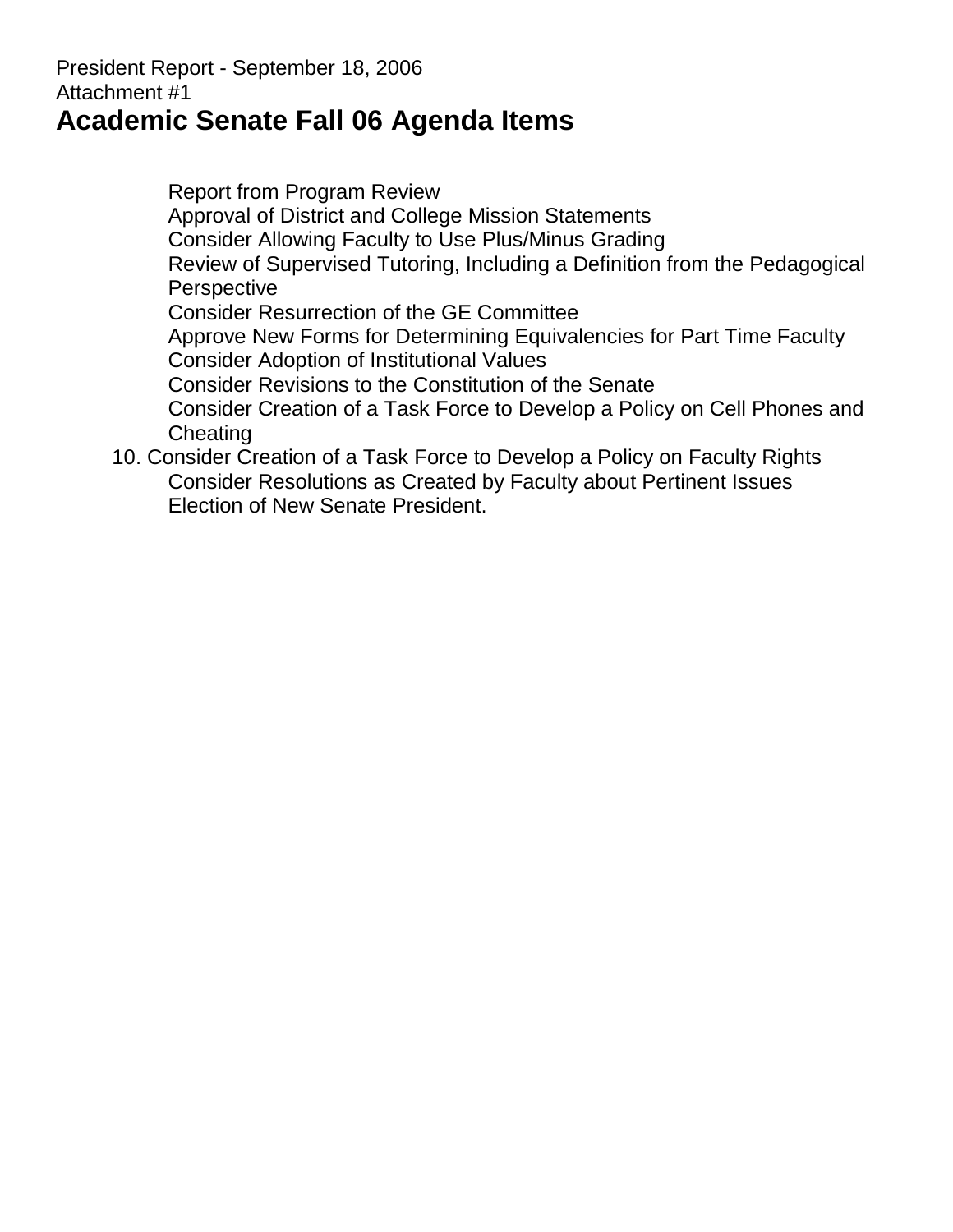# **Information Item – Attachment #2 September 18, 2006**

# **Grossmont-Cuyamaca Community College District Vision: Educational Excellence for a Productive Citizenry Mission: (May 11, 2006 Draft Final)**

The mission of the colleges of the Grossmont-Cuyamaca Community College District, as well as the District Office in support of its colleges, is to provide educational leadership through learning opportunities that anticipate, prepare for, and meet the future challenges of a complex democracy and a global society. Through Grossmont College and Cuyamaca College, the District facilitates and supports educational programs and services to meet student and community needs. The Community College District Office provides:

Centralized leadership for coordination of educational programs and services

Institutional Research and Planning

Human resource programs and development

Responsible fiscal and business management

Administrative support

External relations that inform, advocate and support the District's vision, mission and values Conscientious compliance with federal, state and local laws, policies and regulations

# **Strategic Direction**

*The Way Forward,* the adopted districtwide philosophy and strategic approach, identifies values and direction to accomplish the District's mission.

# *Academic Excellence*

Commitment to institutions focused on teaching, learning and supportive services that lead to student success

# *Unity*

Commitment to cooperation in good faith throughout the organization and the community to enable progress beyond that of any individual's capacity

# *Standardization*

Commitment to standardizing systems and processes to save resources, facilitate operations and remove barriers

# Alignment

Commitment to align curriculum and practices to eliminate obstacles to student success and facilitate seamless transition

# *Resources*

Commitment to secure, sustain and develop human resources; protect, maintain and enhance the physical environment; and pursue technological and fiscal resources to support educational programs and appropriate facilities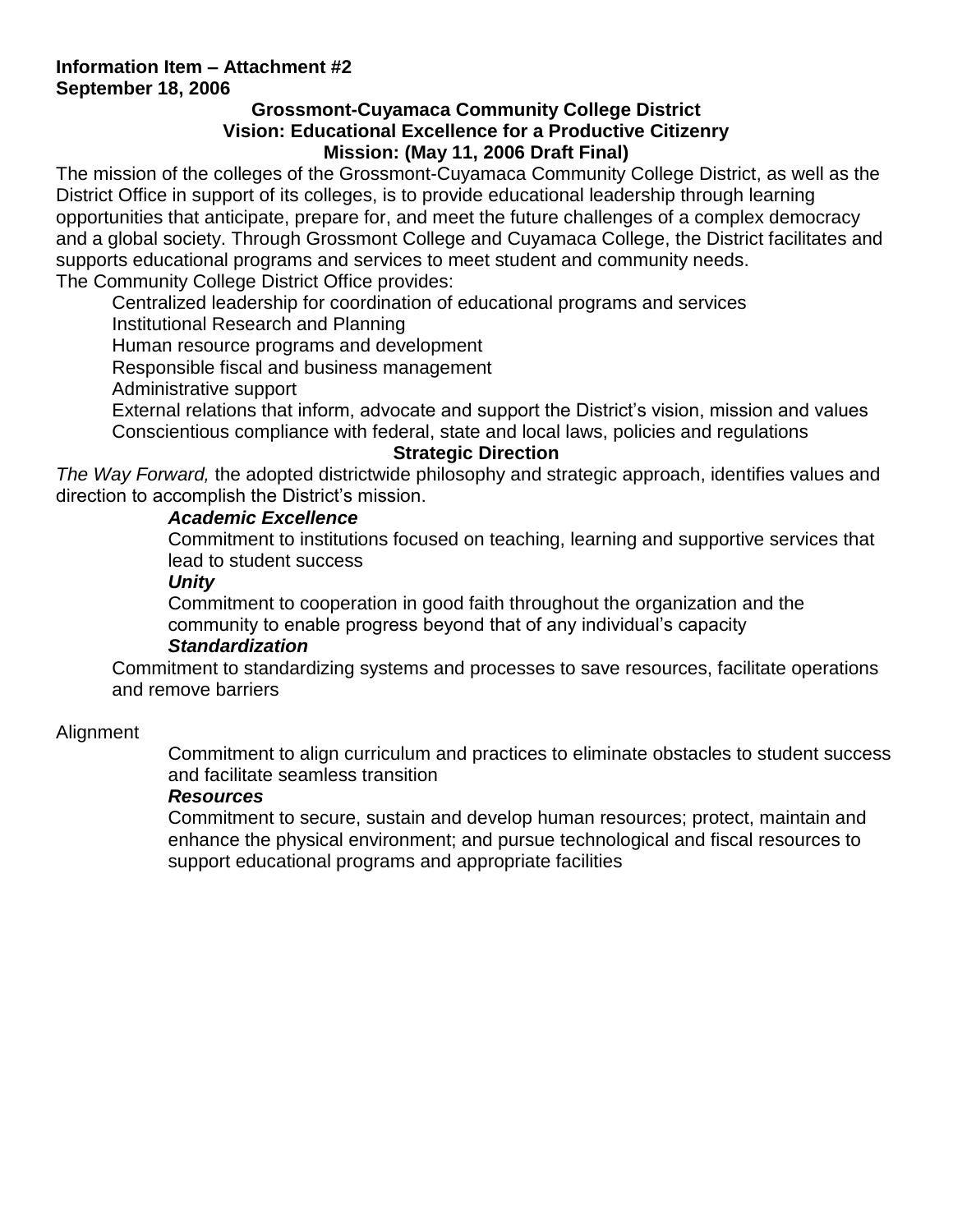# **Information Item – Attachment #3 September 18, 2006**

# DRAFT Mission Statement **REVISED April 21, 2006**

*(Intro statement – aims to define the institution's intended student population)* Grossmont College serves a broad and diverse community of individuals who seek to benefit from the college's wide range of educational programs and services.

----------------------------------------------------------------------------------------------------

*(Next two sections are based on the "Educational Objectives" outlined on page 7 of each catalog. These sections aim to define the institution's broad educational purposes)*

The primary mission of Grossmont College in order to fulfill its commitment to student learning is to provide:

> Instructional program**s** that meet student needs for transfer education, vocational and career education, general education and developmental courses

Community education program**s** and services

Programs that promote economic development

**To facilitate this mission, Grossmont College provides a comprehensive range of support services including: outreach and access initiatives, academic and learning resources, student development programs, and multicultural and co-curricular activities.**

-----------------------------------------------------------------------------------------------

*{This last section is tailored to each college's Strategic Plan and aims to show a commitment to achieving student learning}*

In support of its primary mission to promote student learning, Grossmont College **structures its planning processes and engages the college community to pursue** the following areas of focus: Student Development and Academic Excellence

Our Community Fiscal Resources Human Resources Physical Resources Campus Life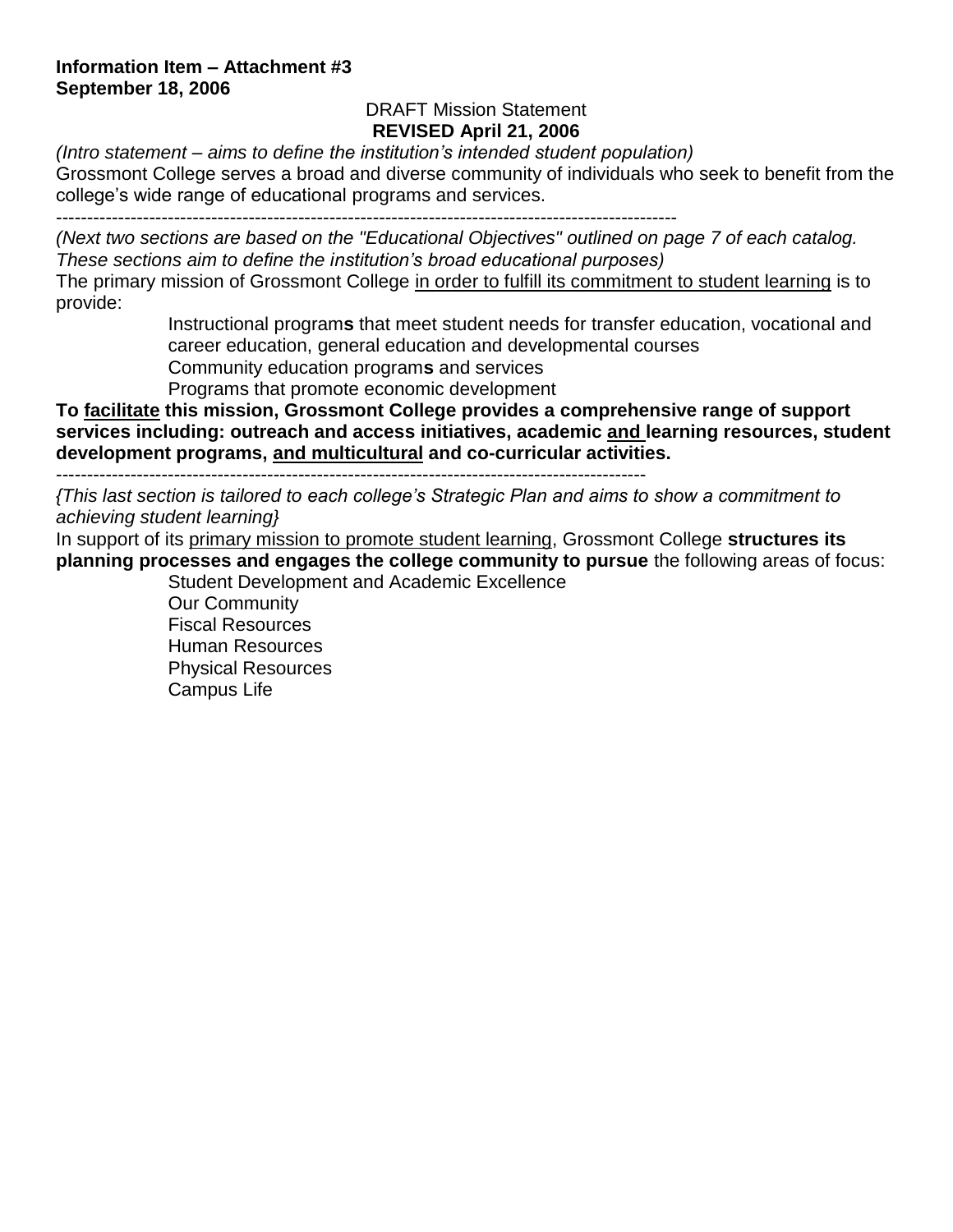# **Information Item – September 18, 2006 Attachment #4**

# **Proposal to the Grossmont/Cuyamaca Joint Academic Senate: Implementation of "Plus" and "Minus" Grades starting Fall 2007**

Philip Blanco, Physics Instructor, Grossmont College

Clifton Quinn, Computer Science & Information Systems Instructor, Grossmont College WHEREAS:

Grossmont and Cuyamaca Colleges are institutions of higher learning committed to the goal of academic excellence for its students and faculty

it is the fundamental right and responsibility of individual faculty members to assign grades which best represent their students' performance in courses they teach

a significant fraction of the Grossmont/Cuyamaca faculty believe that the current "plain letter" grading scheme (ABCDF) does not provide them with the necessary accuracy to achieve this purpose the District's transition to a computerized course management and grading system in Fall 2007 provides us with an opportunity to institute the best possible district-wide grading policy for our courses, with minimal additional disruption or cost

the local universities to which many GCCCD students transfer to complete their undergraduate education are San Diego State University, the University of California, San Diego, California State University San Marcos, and the University of San Diego. ALL of these universities employ a course grading scheme which includes "+" and "-" grades

numerous colleges and universities have transitioned successfully to a "+/-" grading scheme with significant advantages to students and faculty, and no significant problems reported, and few (if any) institutions have reverted to a grading scheme which does not include "+" or "-" grades WE PROPOSE on behalf of many of our faculty colleagues that, starting in Fall 2007, instructors may assign the following letter grades to their students' work at the completion of a course of study (listed together with the equivalent point score for the purpose of calculating Grade Point Averages):

**A+ 4.0 A 4.0 A- 3.7**

**B+ 3.3 B 3.0 B- 2.7 C+ 2.3 C 2.0** 

# **D 1.0 F 0.0**

(Explanatory notes overleaf) EXPLANATORY NOTES:

Individual faculty shall retain the academic freedom to assign "plain letter" grades only, or a subset of the grades listed above (see point 2 of the proposal) in any section of a course. However, the Academic Senate encourages instructors to ensure that their students are made aware of their grading scheme at an early stage in the course.

The "minimum passing letter grade" for a course administered by the GCCCD shall remain a "C". Therefore, the academic requirements for "Credit/No Credit" grades shall remain unchanged. In compliance with *California Code of Regulations*, Title 5, section 55758:

Grade points shall be assigned to each letter grade according to the scheme presented above There shall be no assignment of the grade of "C-".

The grade of "A+" may be awarded to outstanding students whose academic performance merits such a distinction. However, this grade shall be equivalent to an "A", or 4.0 points, for the purpose of calculating Grade Point Averages (GPAs).

Each college shall publish in every edition of the college catalog a detailed explanation of this grading system including the grade points assigned for each grade.

Furthermore, there shall be no assignments of D+, D-, F+, or F- in this proposed scheme.